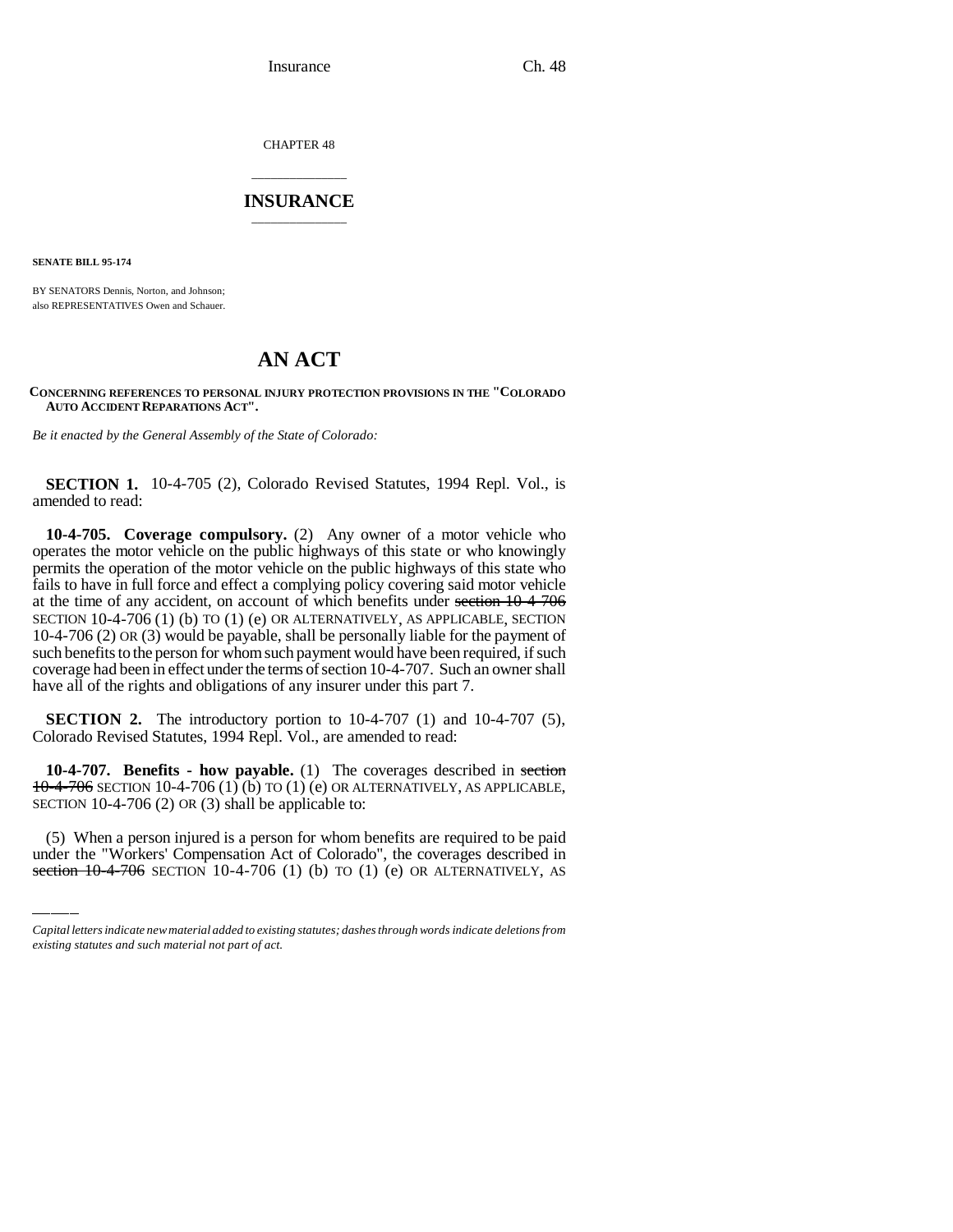APPLICABLE, SECTION 10-4-706 (2) OR (3) shall be reduced to the extent that benefits are actually available and covered under said act within the time period for payment of benefits under this part 7 prescribed by section 10-4-708.

**SECTION 3.** 10-4-708 (1) and (2), Colorado Revised Statutes, 1994 Repl. Vol., are amended to read:

**10-4-708. Prompt payment of direct benefits.** (1) Payment of benefits under the coverages enumerated in section  $10-4-706$  SECTION 10-4-706 (1) (b) TO (1) (e) OR ALTERNATIVELY, AS APPLICABLE, SECTION 10-4-706 (2) OR (3) shall be made on a monthly basis. Benefits for any period are overdue if not paid within thirty days after the insurer receives reasonable proof of the fact and amount of expenses incurred during that period; except that an insurer may accumulate claims for periods not exceeding one month, and benefits are not overdue if paid within fifteen days after the period of accumulation. If reasonable proof is not supplied as to the entire claim, the amount supported by reasonable proof is overdue if not paid within thirty days after such proof is received by the insurer. Any part or all of the remainder of the claim that is later supported by reasonable proof is overdue if not paid within thirty days after such proof is received by the insurer. In the event that the insurer fails to pay such benefits when due, the person entitled to such benefits may bring an action in contract to recover the same.

(2) Benefits provided under section  $10-4-706$  SECTION 10-4-706 (1) (b) TO (1) (e) OR ALTERNATIVELY, AS APPLICABLE, SECTION 10-4-706 (2) OR (3) may be paid by the insurer directly to any person supplying necessary care, treatment, products, services, or accommodations to the person for whom benefits are required under section  $10$ -4-706 SECTION 10-4-706 (1) (b) TO (1) (e) OR ALTERNATIVELY, AS APPLICABLE, SECTION 10-4-706 (2) OR (3).

**SECTION 4.** The introductory portion to 10-4-708.6 (1) (a) and 10-4-708.6 (2) (b), Colorado Revised Statutes, 1994 Repl. Vol., are amended to read:

**10-4-708.6. Obligations of persons providing services - penalties - availability and maintenance of records.** (1) (a) In addition to the standards set forth in section 10-4-706, it shall be the obligation of any health care practitioner or health care practitioner organization providing services for which compensation is provided under section  $10-4-706$  SECTION  $10-4-706$  (1) (b) TO (1) (e) OR ALTERNATIVELY, AS APPLICABLE, SECTION 10-4-706 (2) OR (3) to assure, to the extent of such person's authority, that services or items ordered or provided by such person to beneficiaries and recipients under this part 7:

(2) (b) Any person providing services for which compensation is provided under section  $10-4-706$  SECTION 10-4-706 (1) (b) TO (1) (e) OR ALTERNATIVELY, AS APPLICABLE, SECTION 10-4-706 (2) OR (3) shall maintain the originals or copies of patient records justifying and relating to services provided under said section for a period of five years after the last date of examination or treatment of the patient.

**SECTION 5.** 10-4-709 (1), Colorado Revised Statutes, 1994 Repl. Vol., is amended to read:

**10-4-709. Coordination of benefits.** (1) To avoid duplication of benefits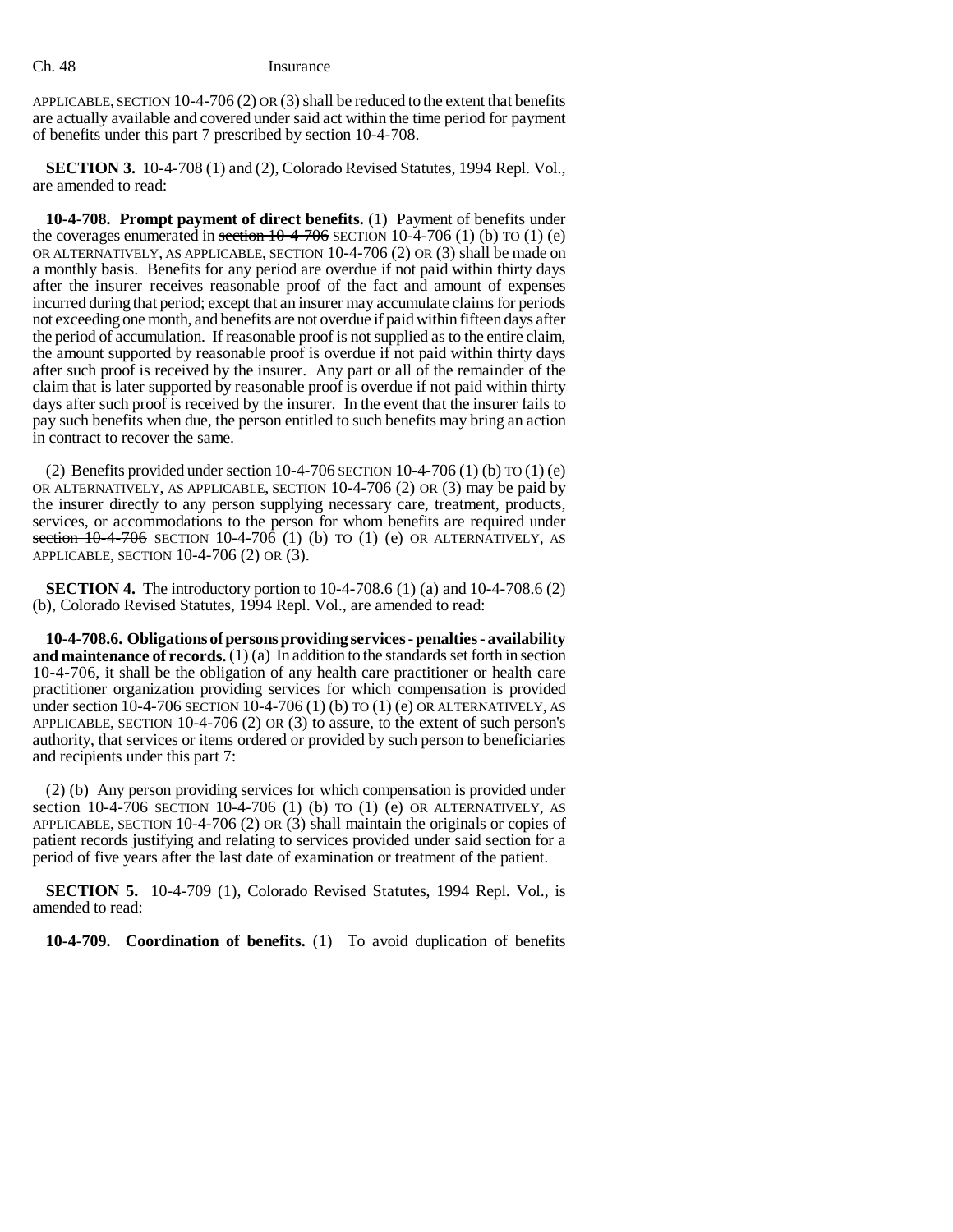Insurance Ch. 48

available through other insurance or contract rights, providers of other benefits under sections 10-16-104 (3) (b) (II) and (5), 10-16-108 (1) and (3), 10-16-214, 10-16-311, and parts 1 and 4 of article 16 of this title are hereby required to coordinate such benefits with coverages required under section 10-4-706 SECTION 10-4-706 (1) (b) TO (1) (e) OR ALTERNATIVELY, AS APPLICABLE, SECTION 10-4-706 (2) OR (3) and all providers of other benefits are expressly authorized to coordinate such benefits with coverages required under this part 7. The coordination of benefits provided in this subsection (1) shall apply to agreements entered into on or after April 1, 1974.

**SECTION 6.** 10-4-710 (1), Colorado Revised Statutes, 1994 Repl. Vol., is amended to read:

**10-4-710. Required coverages are minimum.** (1) Nothing in this part 7 shall be construed to prohibit the issuance of policies providing coverages more extensive than the minimum coverages required under this part 7 nor to require the segregation of such minimum coverages from other coverages in the same policy. However, loss statistics as to bodily injury liability, property damage liability, and benefits under section  $10-4-706$  SECTION 10-4-706 (1) (b) TO (1) (e) OR ALTERNATIVELY, AS APPLICABLE, SECTION 10-4-706 (2) OR (3) shall be kept separately for rating purposes and such statistics shall be filed with the commissioner each year.

**SECTION 7.** 10-4-713 (1), (2) (a), and (2) (b), Colorado Revised Statutes, 1994 Repl. Vol., are amended to read:

**10-4-713. No tort recovery for direct benefits.** (1) Neither any person eligible for direct benefits described in section  $10-4-706$  SECTION 10-4-706 (1) (b) TO (1) (e) OR ALTERNATIVELY, AS APPLICABLE, SECTION 10-4-706 (2) OR (3) nor any insurer providing benefits described in section  $10-4-706$  SECTION  $10-4-706$  (1) (b) TO (1) (e) OR ALTERNATIVELY, AS APPLICABLE, SECTION 10-4-706 (2) OR (3) shall have any right to recover against an owner, user, or operator of a motor vehicle or against any person or organization legally responsible for the acts or omissions of such person in any action for damages for benefits required to be paid under section  $\overline{10-4-706}$ SECTION 10-4-706 (1) (b) TO (1) (e) OR ALTERNATIVELY, AS APPLICABLE, SECTION 10-4-706 (2) OR (3), regardless of any deductible option, waiting period, or percentage limitation; except that an insurer paying benefits under section 10-4-706 SECTION 10-4-706 (1) (b) TO (1) (e) OR ALTERNATIVELY, AS APPLICABLE, SECTION 10-4-706 (2) OR (3) to or for any one person for whose injuries legal liability exists or may exist on the part of a third person who is not an insured under a policy of automobile liability insurance issued by an insurer licensed to write automobile liability insurance in this state shall have a direct cause of action against an alleged tort-feasor to only the extent of the alleged tort-feasor's insurance coverage in excess of reasonable compensation paid to the injured person for such person's injury or damage by the alleged tort-feasor's insurer when the injured person could recover in tort pursuant to section 10-4-714. Nothing in this section shall be construed to afford such provider of benefits under section  $10-4-706$  SECTION  $10-4-706(1)$  (b) TO  $(1)$  (e) OR ALTERNATIVELY, AS APPLICABLE, SECTION 10-4-706 (2) OR (3) a cause of action or claim against a person to whom or for whom such benefits were paid except in those cases in which such benefits were paid by reason of fraud or material misrepresentation of fact.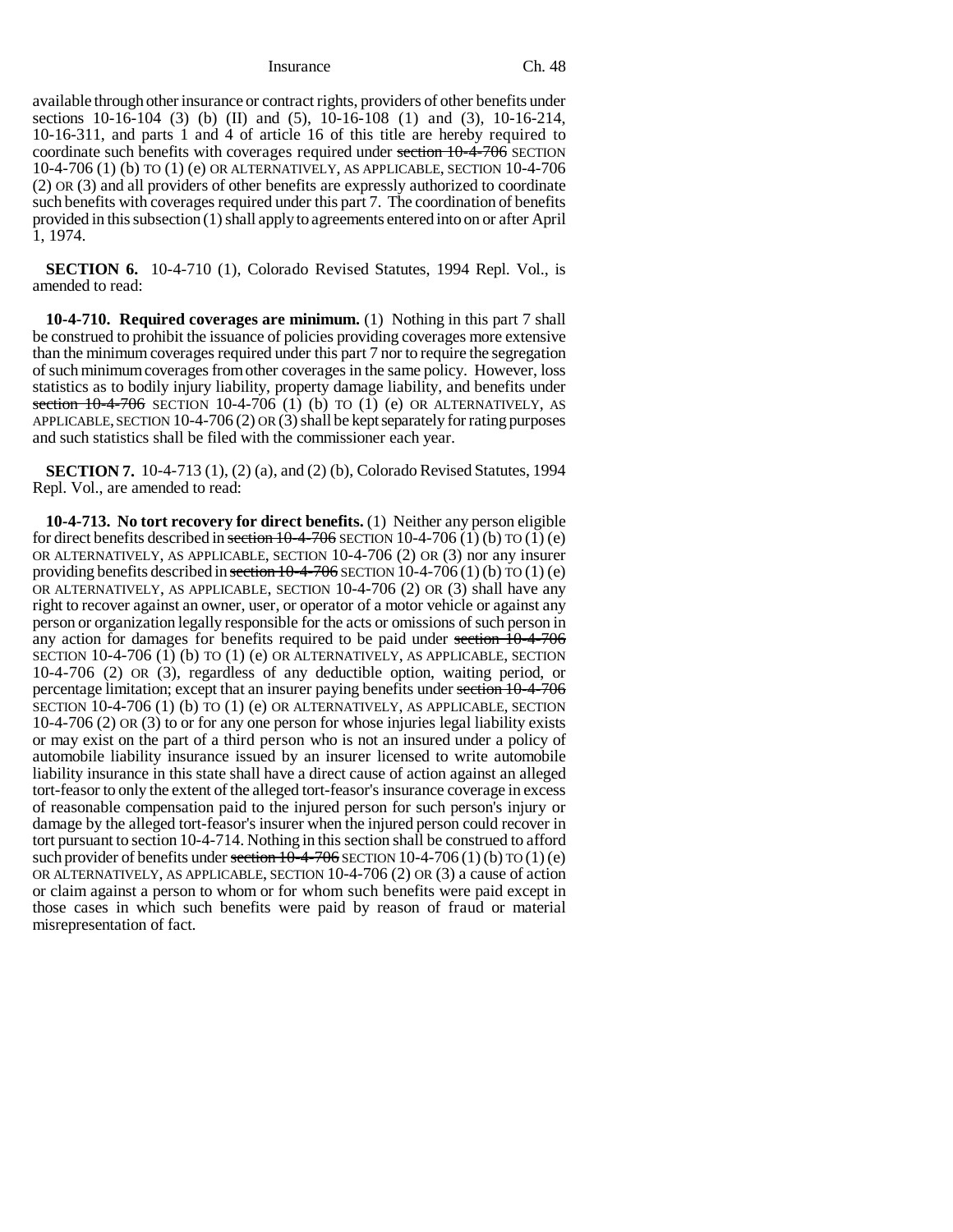### Ch. 48 Insurance

(2) (a) Notwithstanding the provisions of subsection (1) of this section, where a motor vehicle accident involves a private passenger motor vehicle, a public school vehicle designed to transport seven or more passengers, and a nonprivate passenger motor vehicle, the insurer of the private passenger motor vehicle or the insurer of the vehicle designed to transport seven or more passengers shall have a direct cause of action for all benefits actually paid by such insurer under section 10-4-706 SECTION 10-4-706 (1) (b) TO (1) (e) OR ALTERNATIVELY, AS APPLICABLE, SECTION 10-4-706 (2) OR (3) against the owner, user, or operator of the nonprivate passenger motor vehicle or against any person or organization legally responsible for the acts or omissions of such owner, user, or operator; except that, when the injured person could recover in tort pursuant to section 10-4-714, such direct cause of action shall be to only the extent of the alleged tort-feasor's insurance coverage in excess of reasonable compensation paid to the injured person for such person's injury or damage by the alleged tort-feasor's insurer.

(b) Notwithstanding the provisions of paragraph (a) of this subsection (2), where a motor vehicle accident involves a private passenger motor vehicle or a nonprivate passenger motor vehicle and a motor vehicle owned or operated by the regional transportation district, except maintenance or service vehicles owned or operated by the district, the insurer of the private passenger motor vehicle or the nonprivate passenger motor vehicle shall not have any cause of action or right of reimbursement for any benefits actually paid by such insurer under section 10-4-706 SECTION 10-4-706 (1) (b) TO (1) (e) OR ALTERNATIVELY, AS APPLICABLE, SECTION 10-4-706 (2) OR (3) against the regional transportation district or against the user or operator of the regional transportation district motor vehicle.

**SECTION 8.** The introductory portion to 10-4-715 (1), Colorado Revised Statutes, 1994 Repl. Vol., is amended to read:

**10-4-715. No limitation on tort action against noncomplying tortfeasors.** (1) Nothing in this part 7 shall be construed to limit the right to maintain an action in tort by either a provider of direct benefits under section 10-4-706 SECTION 10-4-706 (1) (b) TO (1) (e) OR ALTERNATIVELY, AS APPLICABLE, SECTION 10-4-706 (2) OR (3) or by a person who has been injured or damaged as a result of an automobile accident against an alleged tortfeasor TORT-FEASOR where such alleged tortfeasor TORT-FEASOR was either:

**SECTION 9.** 10-4-716 (2), Colorado Revised Statutes, 1994 Repl. Vol., is amended to read:

**10-4-716. Self-insurers.** (2) The director may, in his OR HER discretion, upon the application of such person, issue a certificate of self-insurance when he THE DIRECTOR is satisfied that such person is possessed and will continue to be possessed of ability to pay direct benefits as required under section 10-4-706 SECTION 10-4-706 (1) (b) TO (1) (e) and to pay any and all judgments which may be obtained against such person. Upon not less than five days' notice and a hearing pursuant to such notice, the director may, upon reasonable grounds, cancel a certificate of self-insurance. Failure to pay any benefits under section 10-4-706 SECTION 10-4-706 (1) (b) TO (1) (e) or failure to pay any judgment within thirty days after such judgment shall have become final shall constitute a reasonable ground for the cancellation of a certificate of self-insurance.